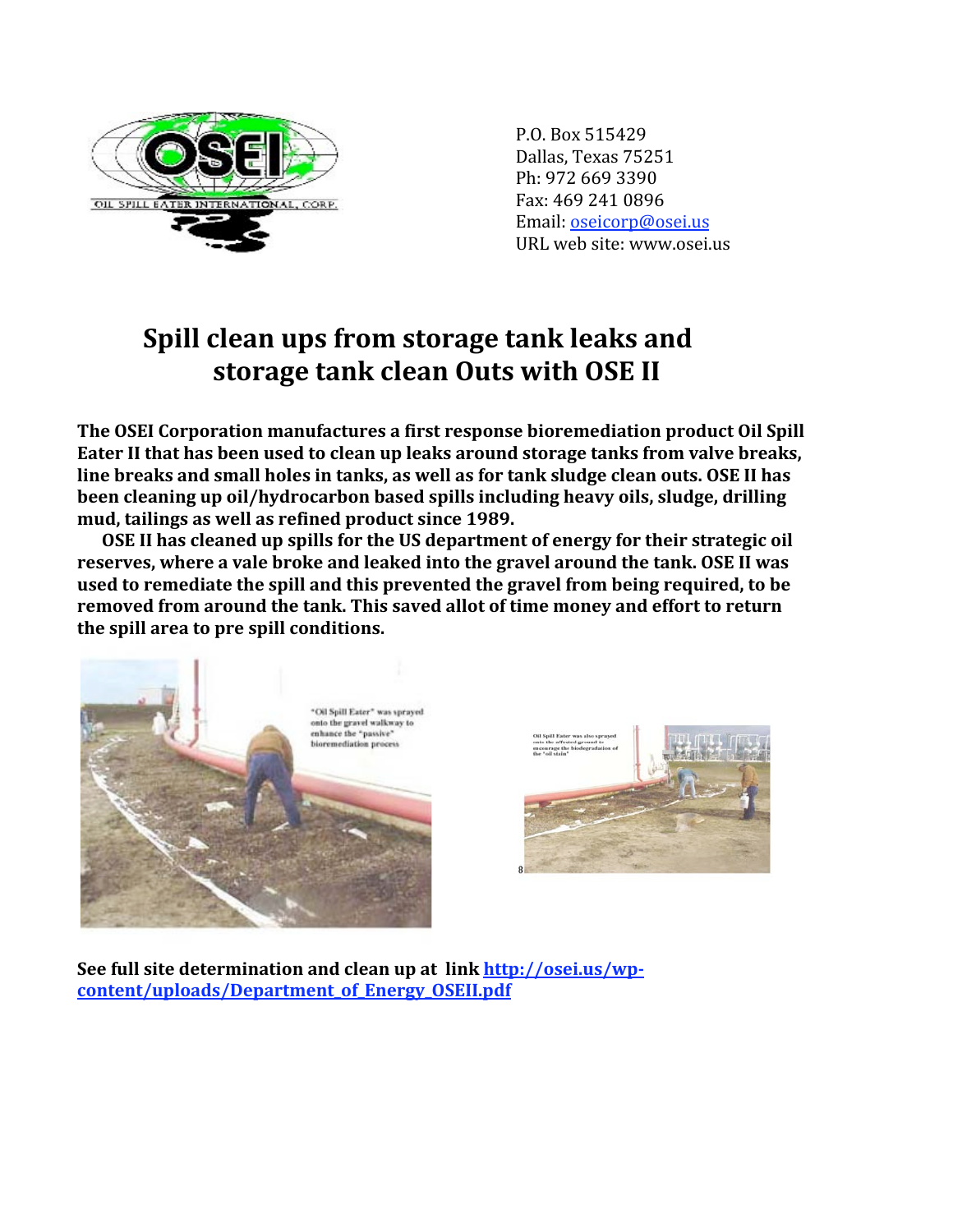OSE II emulates natures own process except OSE II speeds the process up to convert oil/sludge/hydrocarbons to CO2 to a matter of days to weeks instead of decades if you did nothing at all. OSE II also reduces the odors and the flammability of hydrocarbons **that
pose
problems
for
confined
spaces,
allowing
access
sooner
than
there
would
be capable
of
otherwise.** 

## **Emulating natures process**

OIL SPILL EATER II (OSE II) contains exact proportions of enzymes, bio surfactants, nutrients and other necessary constituents for complete life cycles and biodegradation.

When OSE II is added to a spill, it is not necessary to wait on the proximal bacteria to release enough enzymes or bio surfactants since they are already supplied by OSE II. Therefore, the minute you apply OSE II, there is sufficient biosurfactants to start the emulsification and solubilization process. This process generally takes just a minute or two, or possibly several more minutes depending on the consistency of the spill. As the bio surfactants do their job, the enzymes are attaching themselves to broken down hydrocarbon structures, forming digestive binding sites.

Note: Once this process has occurred, several important changes take effect:

- 1. The fire hazard has diminished.
- 2. The toxicity of the spill is rapidly diminished.
- 3. The odor or smell is almost non-existent.
- 4. The oil or spill will no longer adhere to anything.
- 5. The spill is caused to float, OSE II will prevent the oil from sinking.

If the spill has not reached a shoreline yet, but does so after application, it will not adhere to wildlife, sand, rock, wood, metal, or any vegetation.

If the spill has already attached itself, once application occurs, the spill will be lifted from sand, rock, wood, metal or vegetation and wildlife. OSE II is the perfect solution for cleaning up oiled wildlife and marine life because it works so swiftly and is non-toxic, causing the oil to just easily slough off once sprayed on. This causes less trauma for the animal being cleaned and a much faster and easier cleanup process.

The spill is detoxified to the point that indigenous bacteria (natural to a given environmental location) can now utilize the oil as a food source. This also diminishes toxicity to marine organisms, birds or wildlife.

OSE II causes the oil to float on the surface of the water, which reduces the impact to the subsurface preventing secondary contamination of the water column or tertiary contamination on the floor of the body of water associated with the spill area. The spill being held on the surface will make it easy to monitor.

OSE II also has an extremely efficient nutrient system which is activated once you mix